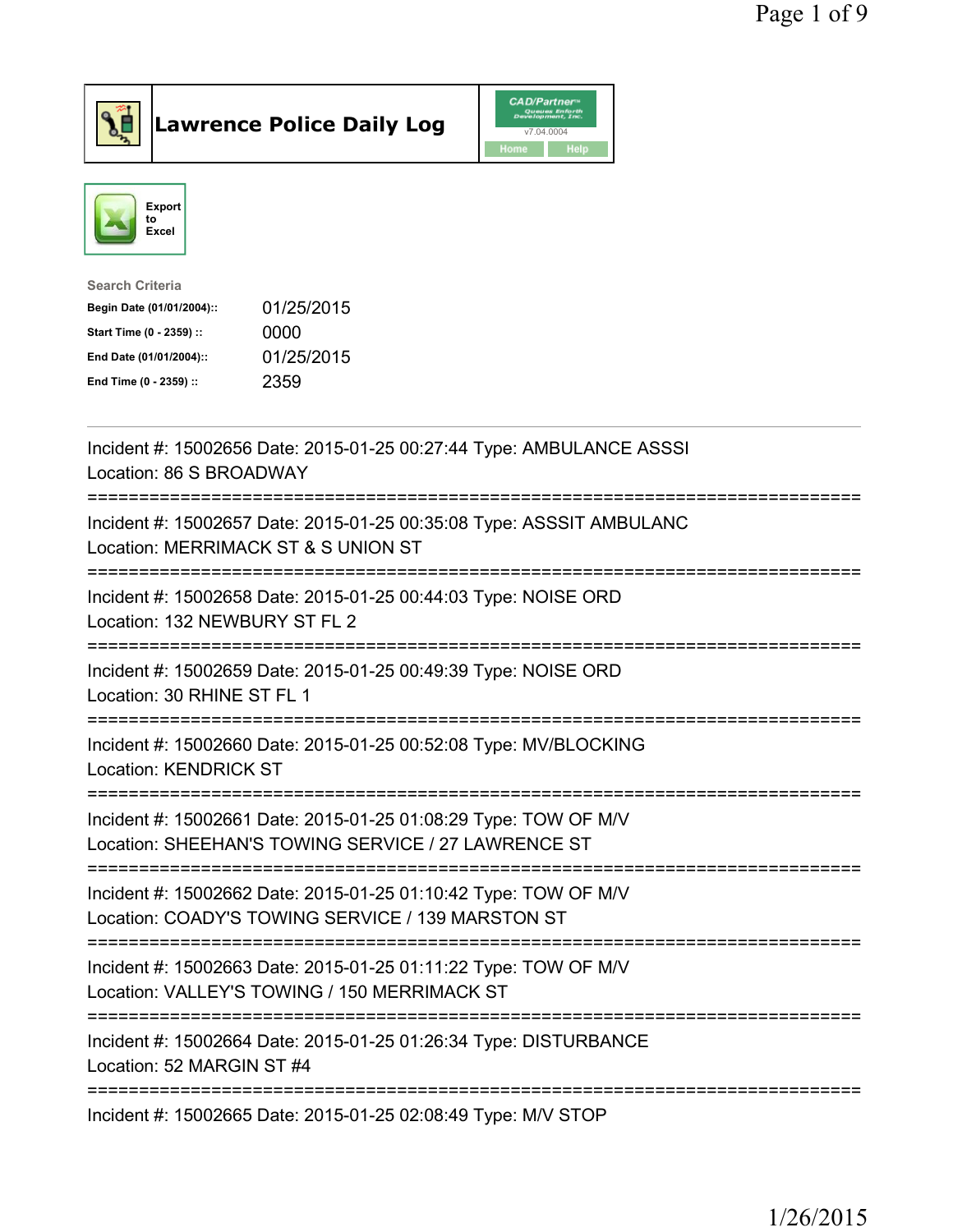Location: FERRY ST & SHERMAN ST =========================================================================== Incident #: 15002666 Date: 2015-01-25 02:11:21 Type: DISTURBANCE Location: 126 SALEM ST =========================================================================== Incident #: 15002667 Date: 2015-01-25 02:14:29 Type: M/V STOP Location: 46 SALEM ST =========================================================================== Incident #: 15002668 Date: 2015-01-25 02:20:06 Type: DISTURBANCE Location: 18 SARGENT ST =========================================================================== Incident #: 15002669 Date: 2015-01-25 02:25:36 Type: FIGHT Location: 56 SPRINGFIELD ST =========================================================================== Incident #: 15002670 Date: 2015-01-25 02:29:42 Type: LOUD NOISE Location: 160 UNION ST =========================================================================== Incident #: 15002671 Date: 2015-01-25 02:40:30 Type: M/V STOP Location: N PARISH RD & OSGOOD ST =========================================================================== Incident #: 15002672 Date: 2015-01-25 02:44:48 Type: LOUD NOISE Location: 28 BOXFORD ST =========================================================================== Incident #: 15002673 Date: 2015-01-25 02:47:13 Type: NOISE ORD Location: 1 MERRIMACK VIEW CT =========================================================================== Incident #: 15002674 Date: 2015-01-25 02:58:04 Type: M/V STOP Location: FARNHAM ST & FOSTER ST =========================================================================== Incident #: 15002675 Date: 2015-01-25 03:00:29 Type: DISTURBANCE Location: 31 WOODLAND ST FL 2 =========================================================================== Incident #: 15002679 Date: 2015-01-25 03:00:42 Type: LOUD NOISE Location: 28 BOXFORD ST FL 2 =========================================================================== Incident #: 15002676 Date: 2015-01-25 03:20:01 Type: M/V STOP Location: HAVERHILL ST & JACKSON ST =========================================================================== Incident #: 15002677 Date: 2015-01-25 03:24:29 Type: NOISE ORD Location: 13 OHIO AV FL 2 =========================================================================== Incident #: 15002678 Date: 2015-01-25 03:30:05 Type: AUTO ACC/UNK PI Location: 127 HIGH ST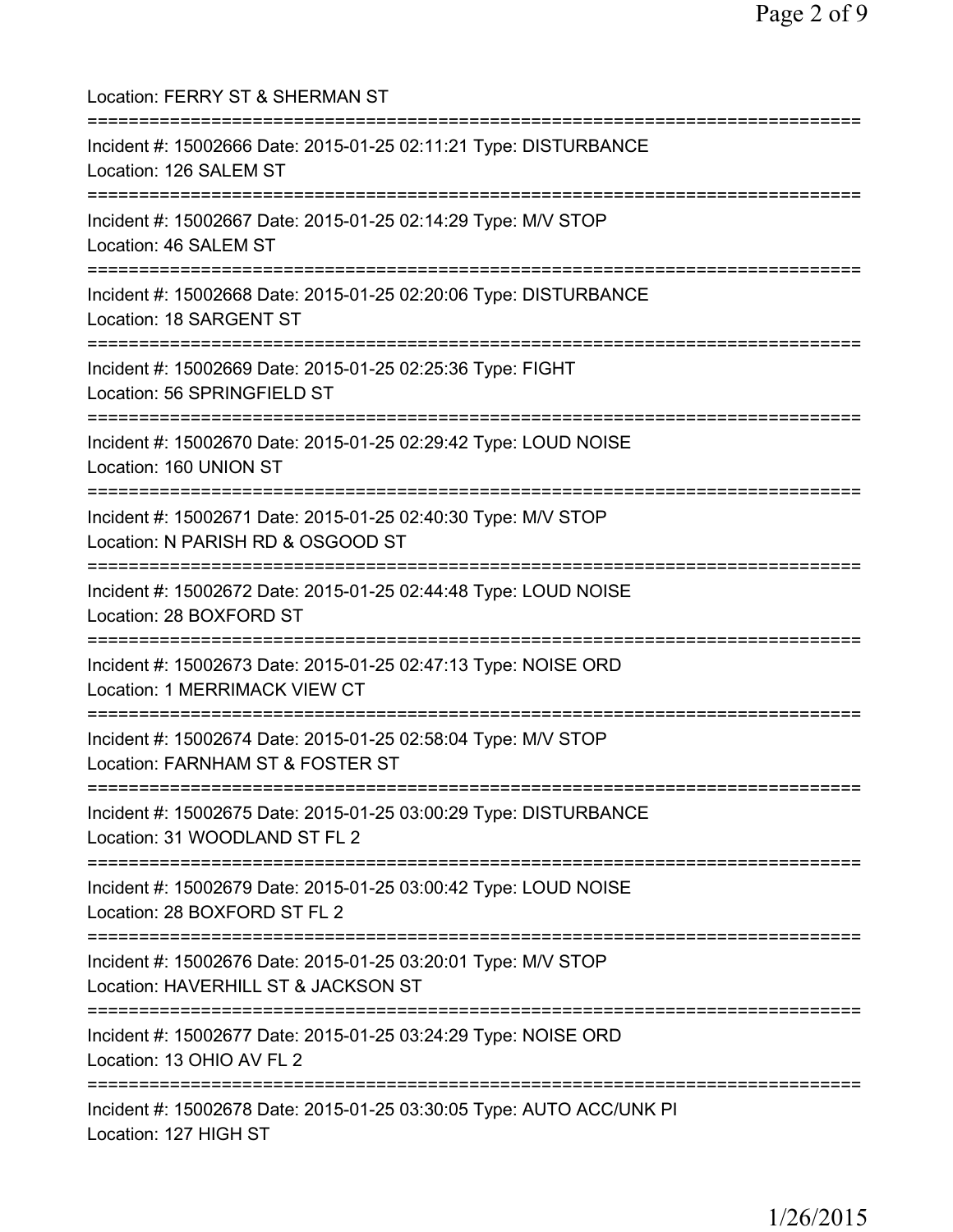| Incident #: 15002681 Date: 2015-01-25 04:50:22 Type: M/V STOP<br>Location: ARLINGTON ST & BROADWAY<br>==============================<br>============================      |
|---------------------------------------------------------------------------------------------------------------------------------------------------------------------------|
| Incident #: 15002680 Date: 2015-01-25 04:50:33 Type: LOUD NOISE<br>Location: 45 BROOKFIELD ST FL 2<br>=====================================<br>========================== |
| Incident #: 15002682 Date: 2015-01-25 06:01:46 Type: MEDIC SUPPORT<br>Location: 55 OSGOOD ST #3                                                                           |
| Incident #: 15002683 Date: 2015-01-25 06:14:48 Type: MEDIC SUPPORT<br>Location: 27 BOSTON ST #A                                                                           |
| Incident #: 15002684 Date: 2015-01-25 06:51:06 Type: M/V STOP<br>Location: HAMPSHIRE ST & MYRTLE ST                                                                       |
| ======================<br>Incident #: 15002685 Date: 2015-01-25 09:35:38 Type: MEDIC SUPPORT<br>Location: 18 WINTHROP AV FL 1                                             |
| Incident #: 15002686 Date: 2015-01-25 09:38:24 Type: ALARM/BURG<br>Location: 258 E HAVERHILL ST                                                                           |
| Incident #: 15002687 Date: 2015-01-25 09:41:13 Type: ALARM/BURG<br>Location: IGLESIA BATISTA BIBLICA / 3 GREEN ST<br>====================================                 |
| Incident #: 15002688 Date: 2015-01-25 10:03:59 Type: AUTO ACC/UNK PI<br>Location: HAMPSHIRE ST & PARK ST                                                                  |
| Incident #: 15002689 Date: 2015-01-25 10:17:39 Type: M/V STOP<br>Location: 102 COMMON ST                                                                                  |
| ==================================<br>=====================<br>Incident #: 15002690 Date: 2015-01-25 10:42:22 Type: 209A/SERVE<br>Location: 51 1/2 PORTLAND ST            |
| Incident #: 15002691 Date: 2015-01-25 10:43:19 Type: M/V STOP<br>Location: LOWELL ST & WINTER ST                                                                          |
| Incident #: 15002692 Date: 2015-01-25 10:46:55 Type: 209A/SERVE<br>Location: 54 SARGENT ST                                                                                |
| Incident #: 15002693 Date: 2015-01-25 10:47:29 Type: 209A/SERVE<br>Location: 9 EASTON ST                                                                                  |
|                                                                                                                                                                           |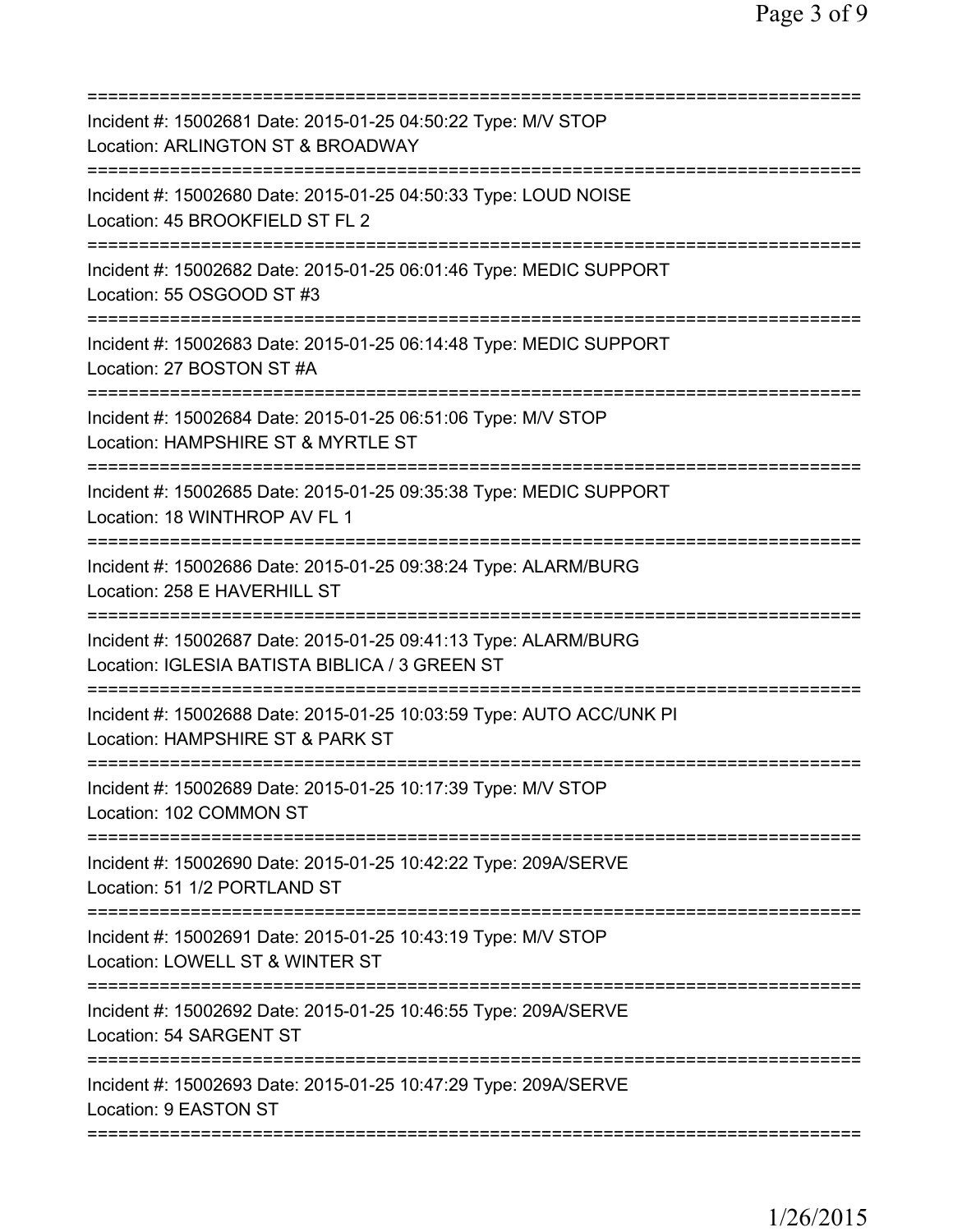| Incident #: 15002694 Date: 2015-01-25 10:52:39 Type: 209A/SERVE<br>Location: 26 KINGSTON ST                                             |
|-----------------------------------------------------------------------------------------------------------------------------------------|
| Incident #: 15002695 Date: 2015-01-25 10:53:47 Type: 209A/SERVE<br>Location: 316 MARKET ST                                              |
| Incident #: 15002696 Date: 2015-01-25 10:57:04 Type: TOW OF M/V<br>Location: 35 COMMON ST                                               |
| Incident #: 15002697 Date: 2015-01-25 11:02:15 Type: 209A/SERVE<br>Location: 162 ABBOTT ST                                              |
| Incident #: 15002698 Date: 2015-01-25 11:02:49 Type: TOW OF M/V<br>Location: 50 E HAVERHILL ST                                          |
| Incident #: 15002699 Date: 2015-01-25 11:14:58 Type: 209A/SERVE<br>Location: 14 PACKARD ST                                              |
| Incident #: 15002700 Date: 2015-01-25 11:53:46 Type: STOL/MV/PAS<br>Location: 14 MASON ST                                               |
| Incident #: 15002701 Date: 2015-01-25 12:09:28 Type: UNKNOWN PROB<br>Location: 18 WINTHROP AV                                           |
| Incident #: 15002702 Date: 2015-01-25 12:18:01 Type: TOW OF M/V<br>Location: 385 S BROADWAY                                             |
| Incident #: 15002703 Date: 2015-01-25 12:51:08 Type: MV/BLOCKING<br>Location: 310 LAWRENCE ST                                           |
| Incident #: 15002704 Date: 2015-01-25 13:06:56 Type: B&E/MV/PAST<br>Location: 21 INMAN ST                                               |
| Incident #: 15002705 Date: 2015-01-25 13:13:27 Type: MEDIC SUPPORT<br>Location: HIGHGATE ST & RESERVOIR ST                              |
| ================================<br>Incident #: 15002706 Date: 2015-01-25 13:17:14 Type: LOST PROPERTY<br>Location: 99 BERKELEY ST FL 2 |
| Incident #: 15002707 Date: 2015-01-25 13:29:05 Type: AUTO ACC/NO PI<br>Location: 151 FARNHAM ST                                         |
| Incident #: 15002708 Date: 2015-01-25 13:30:00 Type: INVESTIGATION                                                                      |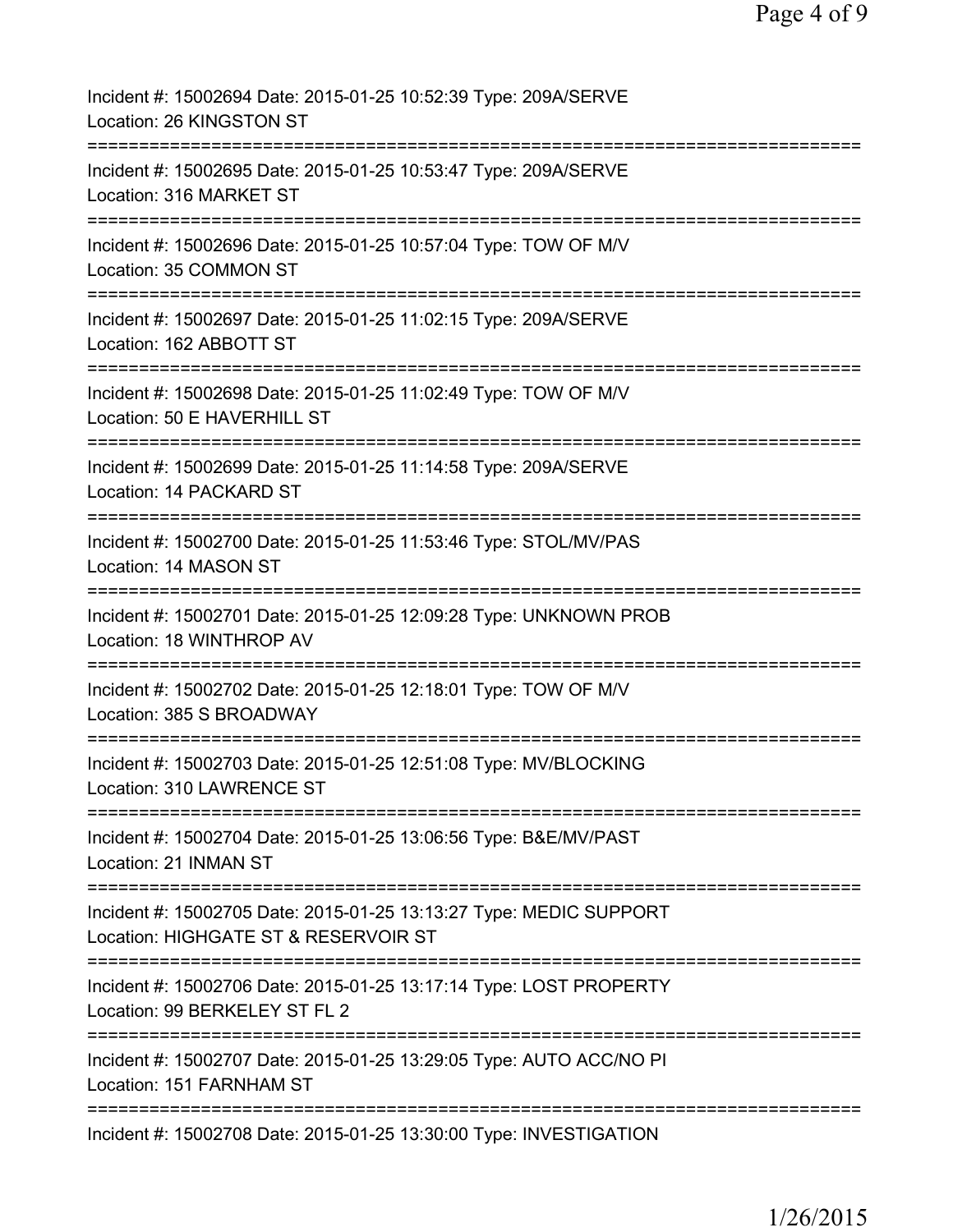| Location: HOWARD ST & PLEASANT ST                                                                                                                                   |
|---------------------------------------------------------------------------------------------------------------------------------------------------------------------|
| Incident #: 15002709 Date: 2015-01-25 13:49:01 Type: SEX OFF. PAST<br>Location: 32 JACKSON ST FL 4                                                                  |
| Incident #: 15002710 Date: 2015-01-25 13:55:05 Type: ALARM/BURG<br>Location: LORENZO BUILDING / 599 CANAL ST                                                        |
| Incident #: 15002711 Date: 2015-01-25 13:57:11 Type: LIC PLATE STO<br>Location: 79 BAILEY ST                                                                        |
| Incident #: 15002715 Date: 2015-01-25 14:12:34 Type: HIT & RUN M/V<br>Location: 190 BENNINGTON ST                                                                   |
| Incident #: 15002712 Date: 2015-01-25 14:14:25 Type: TOW OF M/V<br>Location: 297 HIGH ST                                                                            |
| :=============================<br>Incident #: 15002713 Date: 2015-01-25 14:14:36 Type: 209A/SERVE<br>Location: 5 HALLENAN AV<br>:================================== |
| Incident #: 15002714 Date: 2015-01-25 14:17:51 Type: AUTO ACC/NO PI<br>Location: HAVERHILL ST & LAWRENCE ST<br>:=========================                           |
| Incident #: 15002716 Date: 2015-01-25 14:20:18 Type: THREATS<br>Location: 248 BROADWAY #APPT 412                                                                    |
| Incident #: 15002718 Date: 2015-01-25 14:37:47 Type: MISSING PERS<br>Location: 26 WARWICK ST                                                                        |
| Incident #: 15002717 Date: 2015-01-25 14:41:23 Type: AUTO ACC/UNK PI<br>Location: PARK ST & SPRUCE ST                                                               |
| Incident #: 15002719 Date: 2015-01-25 14:43:38 Type: 209A/SERVE<br>Location: 158 WATER ST #13                                                                       |
| Incident #: 15002720 Date: 2015-01-25 14:47:36 Type: MEDIC SUPPORT<br>Location: 106A E HAVERHILL ST                                                                 |
| Incident #: 15002721 Date: 2015-01-25 14:50:07 Type: AUTO ACC/NO PI<br>Location: MOBIL STATION / WINTHROP AV                                                        |
| Incident #: 15002722 Date: 2015-01-25 15:03:32 Type: SUS PERS/MV<br>Location: 10 GRAFTON ST                                                                         |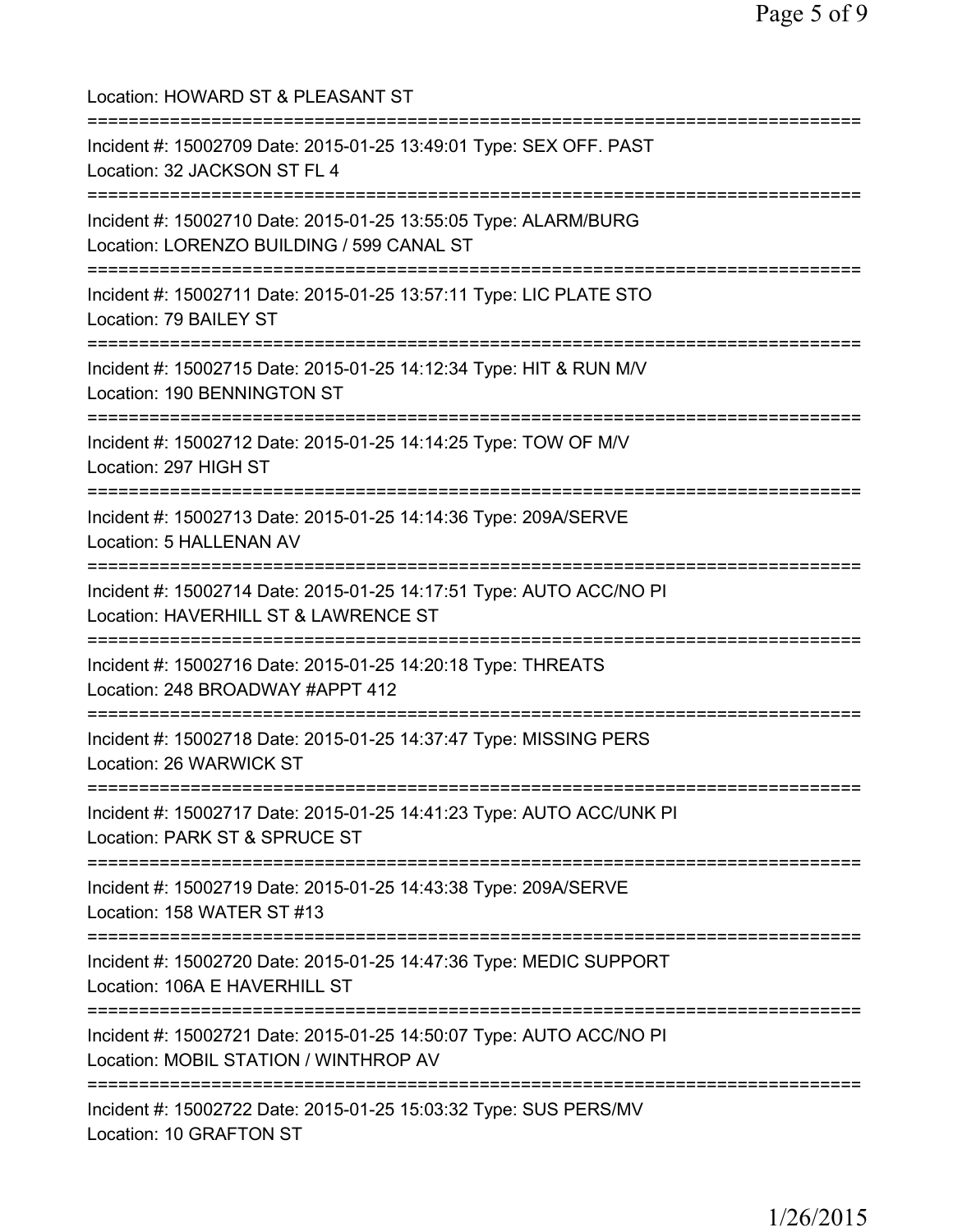| Incident #: 15002723 Date: 2015-01-25 15:12:33 Type: SHOPLIFTING<br>Location: GO 1 DOLLAR / 73 WINTHROP AV<br>==================  |
|-----------------------------------------------------------------------------------------------------------------------------------|
| Incident #: 15002724 Date: 2015-01-25 16:07:54 Type: LARCENY/PROG<br>Location: HIGHGATE ST & RESERVOIR ST                         |
| Incident #: 15002725 Date: 2015-01-25 16:26:47 Type: 209A/SERVE<br>Location: 27 YALE ST                                           |
| Incident #: 15002726 Date: 2015-01-25 16:44:45 Type: 209A/SERVE<br>Location: 26 AMES ST                                           |
| Incident #: 15002727 Date: 2015-01-25 16:56:10 Type: 209A/SERVE<br>Location: 97 1/2 RAILROAD ST #D                                |
| Incident #: 15002728 Date: 2015-01-25 16:58:28 Type: A&B PAST<br>Location: 54 CAMBRIDGE ST                                        |
| Incident #: 15002729 Date: 2015-01-25 17:00:21 Type: ALARM/BURG<br>Location: FAMILY SERVICES / 430 N CANAL ST                     |
| ===================<br>Incident #: 15002730 Date: 2015-01-25 17:07:14 Type: LOST PROPERTY<br>Location: 165 DRACUT ST              |
| Incident #: 15002731 Date: 2015-01-25 17:18:25 Type: MV/BLOCKING<br>Location: 70 BENNINGTON ST                                    |
| Incident #: 15002732 Date: 2015-01-25 17:32:01 Type: INVEST CONT<br>Location: 90 LOWELL ST                                        |
| :===============================<br>Incident #: 15002733 Date: 2015-01-25 17:35:43 Type: B&E/PAST<br>Location: 218 WALNUT ST FL 2 |
| Incident #: 15002734 Date: 2015-01-25 17:51:44 Type: DISTURBANCE<br>Location: 80 BAILEY ST FL 1                                   |
| Incident #: 15002735 Date: 2015-01-25 17:54:49 Type: B&E/PROG<br>Location: 154 JACKSON ST                                         |
| Incident #: 15002736 Date: 2015-01-25 17:55:20 Type: ALARM/HOLD<br>Location: SPRINT / 160 WINTHROP AV                             |
|                                                                                                                                   |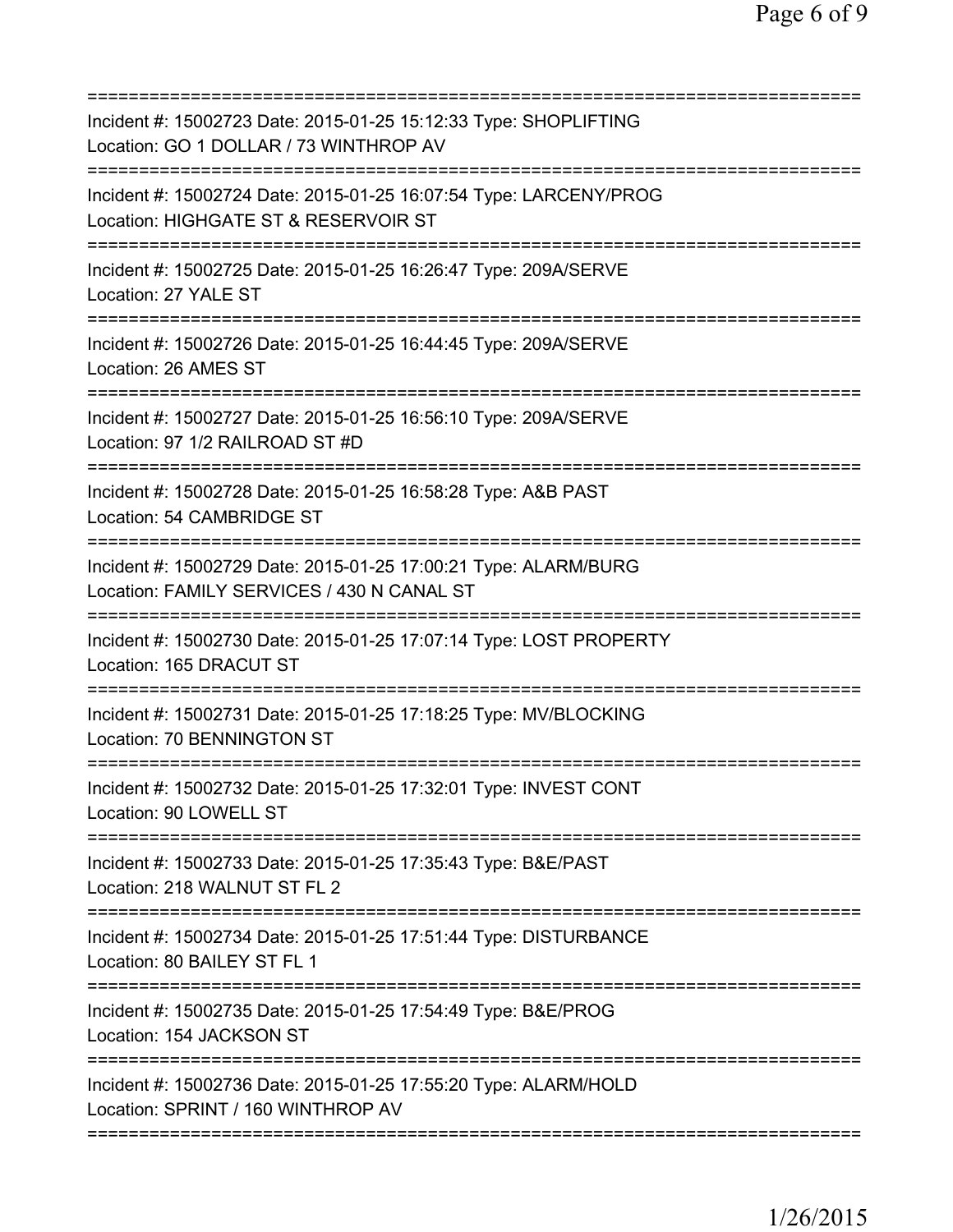| Incident #: 15002737 Date: 2015-01-25 18:10:24 Type: M/V STOP<br>Location: S/UNION ST & ANDOVER ST                                                                             |
|--------------------------------------------------------------------------------------------------------------------------------------------------------------------------------|
| Incident #: 15002738 Date: 2015-01-25 18:15:21 Type: M/V STOP<br>Location: RESERVOIR DR                                                                                        |
| Incident #: 15002739 Date: 2015-01-25 18:16:26 Type: M/V STOP<br>Location: 205 BROADWAY                                                                                        |
| Incident #: 15002740 Date: 2015-01-25 18:22:01 Type: M/V STOP<br>Location: 347 HAVERHILL ST                                                                                    |
| Incident #: 15002741 Date: 2015-01-25 18:49:20 Type: M/V STOP<br>Location: 700 ESSEX ST                                                                                        |
| Incident #: 15002742 Date: 2015-01-25 18:49:58 Type: SPECIAL CHECK<br>Location: BERKELEY ST & JACKSON ST                                                                       |
| Incident #: 15002743 Date: 2015-01-25 18:54:22 Type: NOISE ORD<br>Location: 531 HAVERHILL ST FL 2                                                                              |
| Incident #: 15002744 Date: 2015-01-25 19:14:58 Type: SUS PERS/MV<br>Location: CONGRESS ST & HAVERHILL ST                                                                       |
| Incident #: 15002745 Date: 2015-01-25 19:20:38 Type: SPECIAL CHECK<br>Location: DAISY ST & HOLLY ST                                                                            |
| Incident #: 15002746 Date: 2015-01-25 19:23:02 Type: MISSING PERS<br>Location: 73 HAWLEY ST FL 2                                                                               |
| Incident #: 15002747 Date: 2015-01-25 19:36:17 Type: DISTURBANCE<br>Location: 5 MAGNOLIA ST                                                                                    |
| Incident #: 15002748 Date: 2015-01-25 19:40:45 Type: DISTURBANCE<br>Location: 14 E LAUREL ST                                                                                   |
| Incident #: 15002749 Date: 2015-01-25 19:48:27 Type: UNWANTEDGUEST<br>Location: DISCOUNT LIQUORS / 103 BROADWAY                                                                |
| =====================================<br>=================================<br>Incident #: 15002750 Date: 2015-01-25 19:54:32 Type: CK WELL BEING<br>Location: 1 BEACON AV #109 |
| Incident #: 15002751 Date: 2015-01-25 19:54:49 Type: DOMESTIC/PROG                                                                                                             |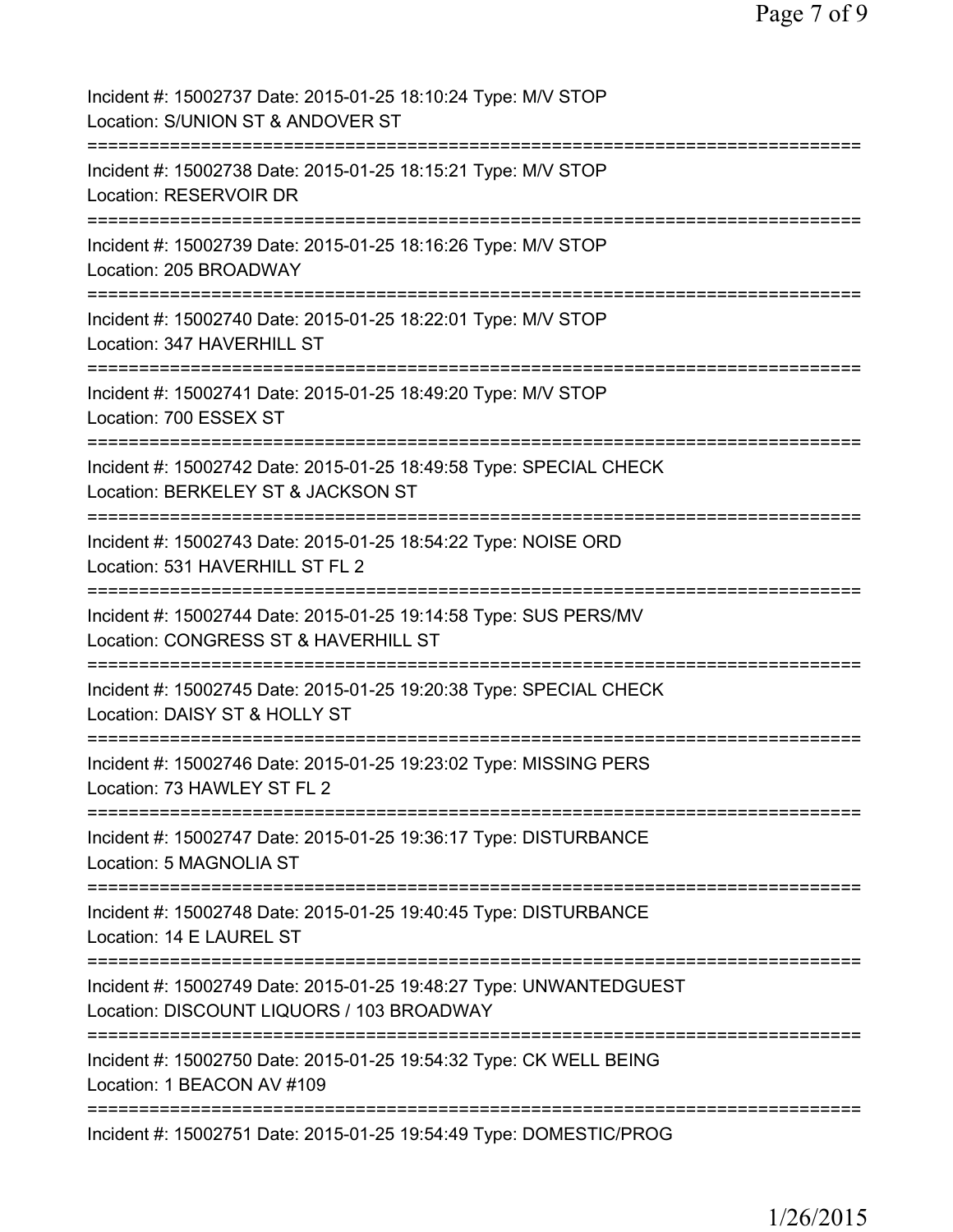Location: CROWN FRIED CHICKEN / 205 BROADWAY =========================================================================== Incident #: 15002752 Date: 2015-01-25 19:56:37 Type: ALARM/BURG Location: J & J NAILS / 160 WINTHROP AV =========================================================================== Incident #: 15002753 Date: 2015-01-25 19:57:07 Type: DOMESTIC/PROG Location: 64 IRENE ST FL 3 =========================================================================== Incident #: 15002754 Date: 2015-01-25 20:00:33 Type: MISSING PERS Location: 17 MONTGOMERY ST =========================================================================== Incident #: 15002755 Date: 2015-01-25 20:40:08 Type: MEDIC SUPPORT Location: FRANKLIN ST & HAVERHILL ST =========================================================================== Incident #: 15002756 Date: 2015-01-25 21:06:16 Type: M/V STOP Location: S UNION ST & SALEM ST =========================================================================== Incident #: 15002757 Date: 2015-01-25 21:14:52 Type: RECOV/STOL/MV Location: 187 BROADWAY =========================================================================== Incident #: 15002758 Date: 2015-01-25 21:31:13 Type: LARCENY/PAST Location: WENDY'S / 99 WINTHROP AV =========================================================================== Incident #: 15002759 Date: 2015-01-25 21:48:03 Type: M/V STOP Location: 437 LOWELL ST =========================================================================== Incident #: 15002760 Date: 2015-01-25 21:51:24 Type: SHOTS FIRED Location: ELM ST & WHITE ST =========================================================================== Incident #: 15002761 Date: 2015-01-25 22:23:48 Type: M/V STOP Location: 437 ESSEX ST =========================================================================== Incident #: 15002762 Date: 2015-01-25 22:34:21 Type: M/V STOP Location: BROADWAY & LOWELL ST =========================================================================== Incident #: 15002763 Date: 2015-01-25 22:36:51 Type: NOTIFICATION Location: 3 WENDELL ST FL 1 =========================================================================== Incident #: 15002764 Date: 2015-01-25 22:48:20 Type: M/V STOP Location: MAY ST =========================================================================== Incident #: 15002765 Date: 2015-01-25 22:52:43 Type: M/V STOP Location: 220 BROADWAY